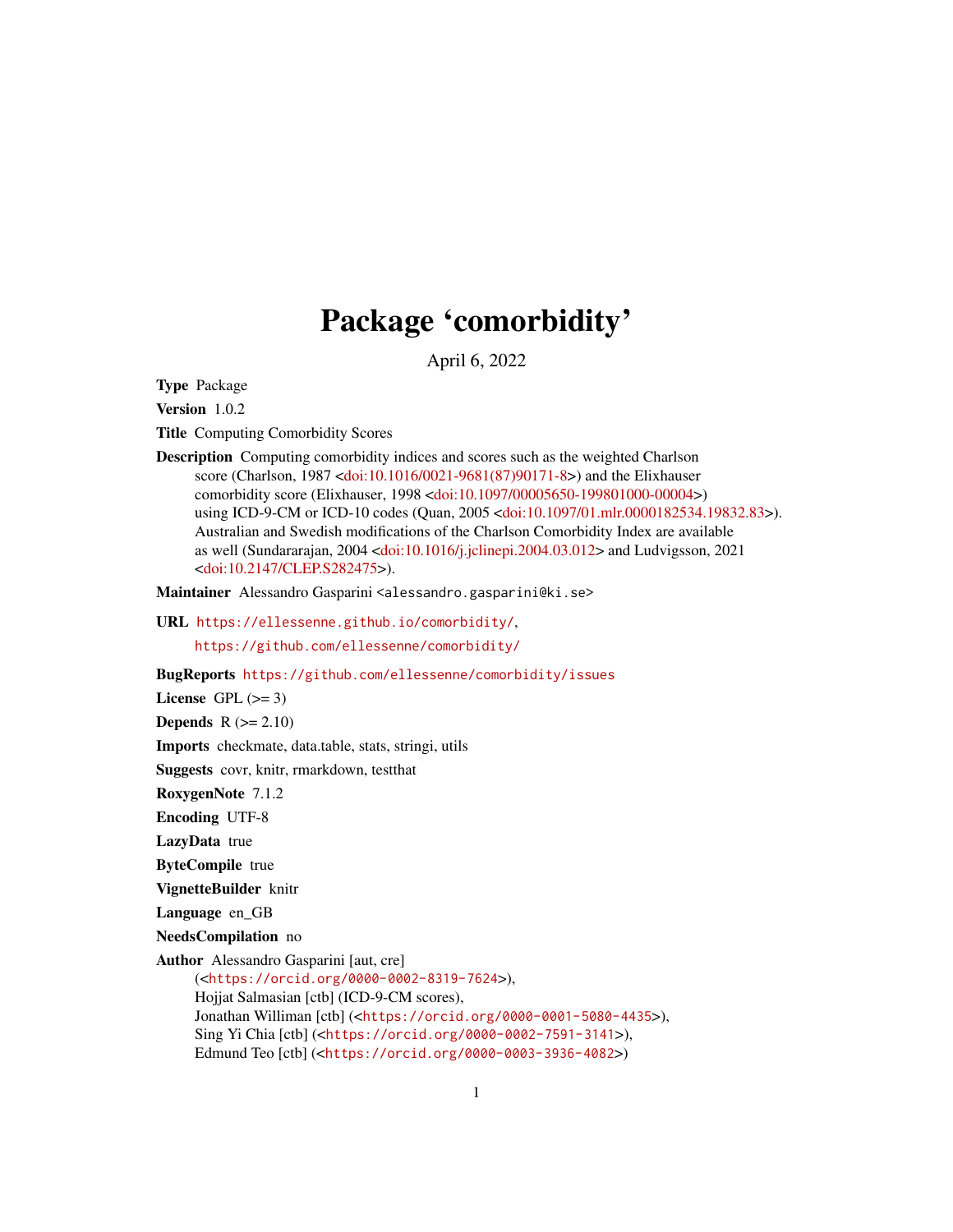<span id="page-1-0"></span>Repository CRAN Date/Publication 2022-04-06 15:12:36 UTC

### R topics documented:

| Index | 14 |
|-------|----|
|       |    |
|       |    |
|       |    |
|       |    |
|       |    |
|       |    |
|       |    |
|       |    |
|       |    |
|       |    |
|       |    |
|       |    |
|       |    |

comorbidity-package *Computing Comorbidity Scores*

#### Description

Computing comorbidity scores such as the weighted Charlson score (Charlson, 1987 doi: [10.1016/](https://doi.org/10.1016/0021-9681(87)90171-8) [00219681\(87\)901718\)](https://doi.org/10.1016/0021-9681(87)90171-8) and the Elixhauser comorbidity score (Elixhauser, 1998 doi: [10.1097/0000565](https://doi.org/10.1097/00005650-199801000-00004)0- [19980100000004\)](https://doi.org/10.1097/00005650-199801000-00004) using ICD-9-CM or ICD-10 codes (Quan, 2005 doi: [10.1097/01.mlr.0000182534.19832.83\)](https://doi.org/10.1097/01.mlr.0000182534.19832.83).

#### Author(s)

Alessandro Gasparini (alessandro.gasparini@ki.se)

australia10 *Australian mortality data, 2010*

#### Description

A dataset containing Australian mortality data, obtained from Stata 17.

#### Usage

australia10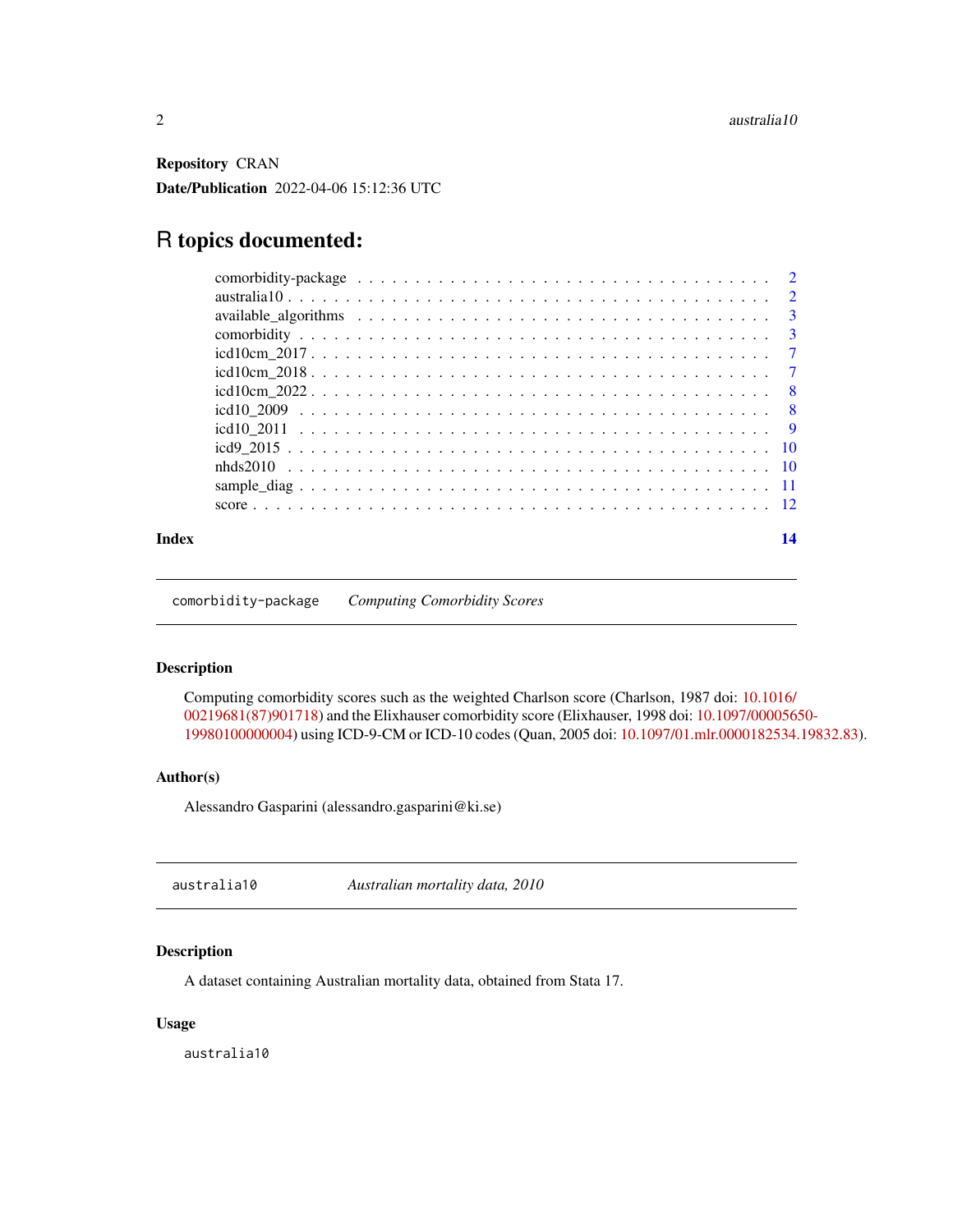#### <span id="page-2-0"></span>Format

A data frame with 3,322 rows and 3 variables:

cause ICD-10 code representing cause of death

sex Gender

deaths Number of deaths

#### Note

The R code used to download and process the dataset from Stata is available [here.](https://raw.githubusercontent.com/ellessenne/comorbidity/master/data-raw/make-data.R)

available\_algorithms *Display Currently Supported Algorithms*

#### Description

This function prints all (currently) supported and implemented comorbidity mapping, and for each one of those, each supported scoring and weighting algorithm.

#### Usage

```
available_algorithms()
```
#### Examples

available\_algorithms()

<span id="page-2-1"></span>comorbidity *Comorbidity mapping.*

#### Description

Maps comorbidity conditions using algorithms from the Charlson and the Elixhauser comorbidity scores.

#### Usage

```
comorbidity(x, id, code, map, assign0, labeled = TRUE, tidy. codes = TRUE)
```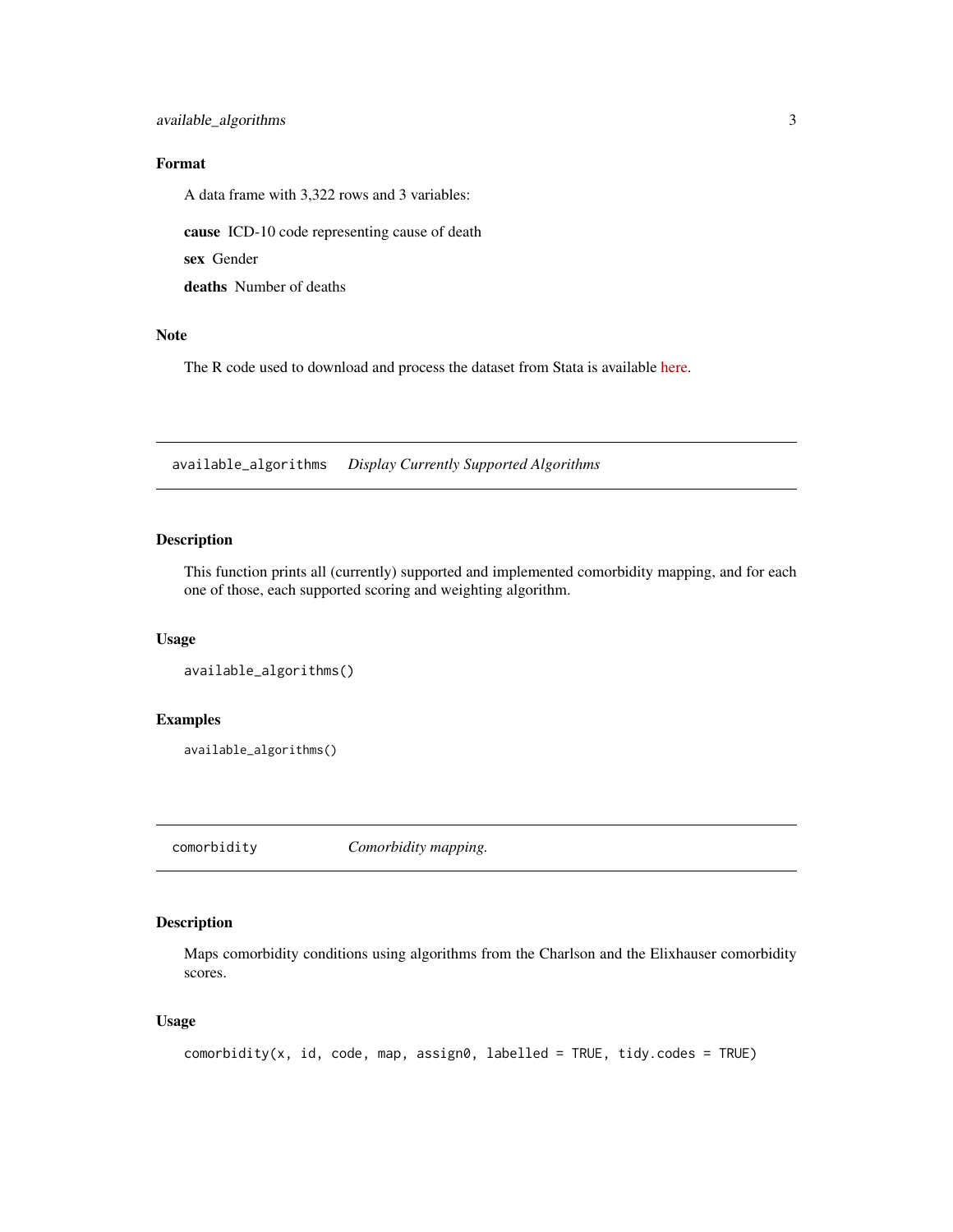#### <span id="page-3-0"></span>Arguments

| x          | A tidy data. frame (or a data. table; tibbles are supported too) with one col-<br>umn containing an individual ID and a column containing all diagnostic codes.<br>Extra columns other than ID and codes are discarded. Column names must<br>be syntactically valid names, otherwise they are forced to be so by calling the<br>make.names() function.                                                                                                                                                                                      |
|------------|---------------------------------------------------------------------------------------------------------------------------------------------------------------------------------------------------------------------------------------------------------------------------------------------------------------------------------------------------------------------------------------------------------------------------------------------------------------------------------------------------------------------------------------------|
| id         | Column of x containing the individual ID.                                                                                                                                                                                                                                                                                                                                                                                                                                                                                                   |
| code       | Column of x containing diagnostic codes. Codes must be in upper case with no<br>punctuation in order to be properly recognised.                                                                                                                                                                                                                                                                                                                                                                                                             |
| map        | The mapping algorithm to be used (values are case-insensitive). Possible values<br>are the Charlson score with either ICD-10 or ICD-9-CM codes (charlson_icd10_quan,<br>charlson_icd9_quan) and the Elixhauser score, again using either ICD-10 or<br>ICD-9-CM (elixhauser_icd10_quan, elixhauser_icd9_quan). These map-<br>ping are based on the paper by Quan et al. (2011). It is also possible to obtain a<br>Swedish (charlson_icd10_se) or Australian (charlson_icd10_am) modifica-<br>tion of the Charlson score using ICD-10 codes. |
| assign0    | Apply a hierarchy of comorbidities: should a comorbidity be present in a patient<br>with different degrees of severity, then the milder form will be assigned a value<br>of 0. By doing this, a type of comorbidity is not counted more than once in each<br>patient. The comorbidities that are affected by this argument are:                                                                                                                                                                                                             |
|            | • "Mild liver disease" (m1d) and "Moderate/severe liver disease" (ms1d) for<br>the Charlson score;                                                                                                                                                                                                                                                                                                                                                                                                                                          |
|            | • "Diabetes" (diab) and "Diabetes with complications" (diabwc) for the Charl-<br>son score;                                                                                                                                                                                                                                                                                                                                                                                                                                                 |
|            | • "Cancer" (canc) and "Metastatic solid tumour" (metacanc) for the Charl-<br>son score;                                                                                                                                                                                                                                                                                                                                                                                                                                                     |
|            | • "Hypertension, uncomplicated" (hypunc) and "Hypertension, complicated"<br>(hypc) for the Elixhauser score;                                                                                                                                                                                                                                                                                                                                                                                                                                |
|            | • "Diabetes, uncomplicated" (diabunc) and "Diabetes, complicated" (diabc)<br>for the Elixhauser score;                                                                                                                                                                                                                                                                                                                                                                                                                                      |
|            | • "Solid tumour" (solidtum) and "Metastatic cancer" (metacanc) for the<br>Elixhauser score.                                                                                                                                                                                                                                                                                                                                                                                                                                                 |
| labelled   | Attach labels to each comorbidity, compatible with the RStudio viewer via the<br>utils:: View() function. Defaults to TRUE.                                                                                                                                                                                                                                                                                                                                                                                                                 |
| tidy.codes | Tidy diagnostic codes? If TRUE, all codes are converted to upper case and all<br>non-alphanumeric characters are removed using the regular expression [^[:alnum:]].<br>Defaults to TRUE.                                                                                                                                                                                                                                                                                                                                                    |
|            |                                                                                                                                                                                                                                                                                                                                                                                                                                                                                                                                             |

#### Details

The ICD-10 and ICD-9-CM coding for the Charlson and Elixhauser scores is based on work by Quan *et al*. (2005). ICD-10 and ICD-9 codes must be in upper case and with alphanumeric characters only in order to be properly recognised; set tidy.codes = TRUE to properly tidy the codes automatically. A message is printed to the R console when non-alphanumeric characters are found.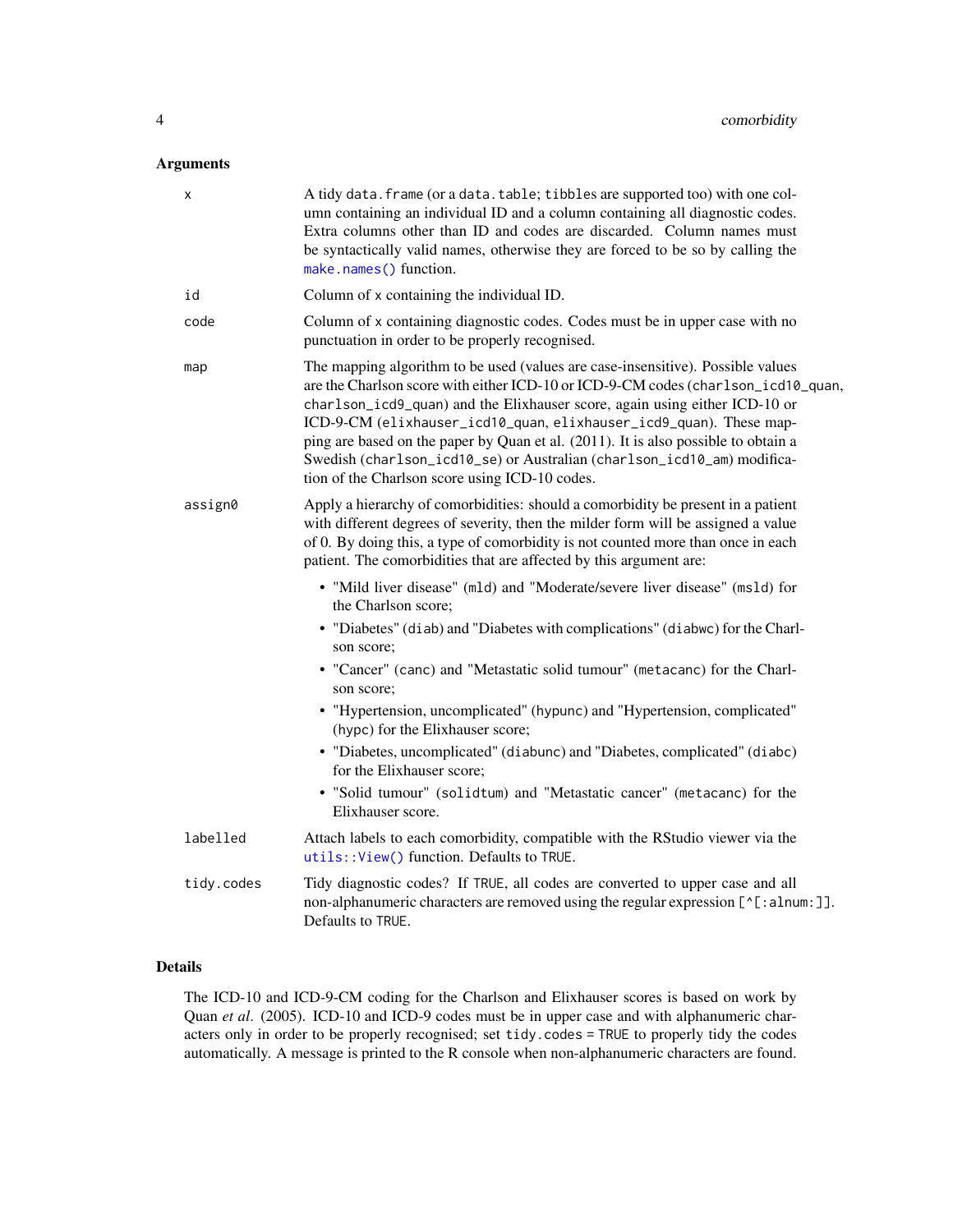#### comorbidity 5

#### Value

A data frame with id, columns relative to each comorbidity domain, comorbidity score, weighted comorbidity score, and categorisations of such scores, with one row per individual.

For the Charlson score, the following variables are included in the dataset:

- The id variable as defined by the user;
- mi, for myocardial infarction;
- chf, for congestive heart failure;
- pvd, for peripheral vascular disease;
- cevd, for cerebrovascular disease;
- dementia, for dementia;
- cpd, for chronic pulmonary disease;
- rheumd, for rheumatoid disease;
- pud, for peptic ulcer disease;
- mld, for mild liver disease;
- diab, for diabetes without complications;
- diabwc, for diabetes with complications;
- hp, for hemiplegia or paraplegia;
- rend, for renal disease;
- canc, for cancer (any malignancy);
- msld, for moderate or severe liver disease;
- metacanc, for metastatic solid tumour;
- aids, for AIDS/HIV. Please note that we combine "chronic obstructive pulmonary disease" and "chronic other pulmonary disease" for the Swedish version of the Charlson index, for comparability (and compatibility) with other definitions/implementations.

Conversely, for the Elixhauser score the dataset contains the following variables:

- The id variable as defined by the user;
- chf, for congestive heart failure;
- carit, for cardiac arrhythmias;
- valv, for valvular disease;
- pcd, for pulmonary circulation disorders;
- pvd, for peripheral vascular disorders;
- hypunc, for hypertension, uncomplicated;
- hypc, for hypertension, complicated;
- para, for paralysis;
- ond, for other neurological disorders;
- cpd, for chronic pulmonary disease;
- diabunc, for diabetes, uncomplicated;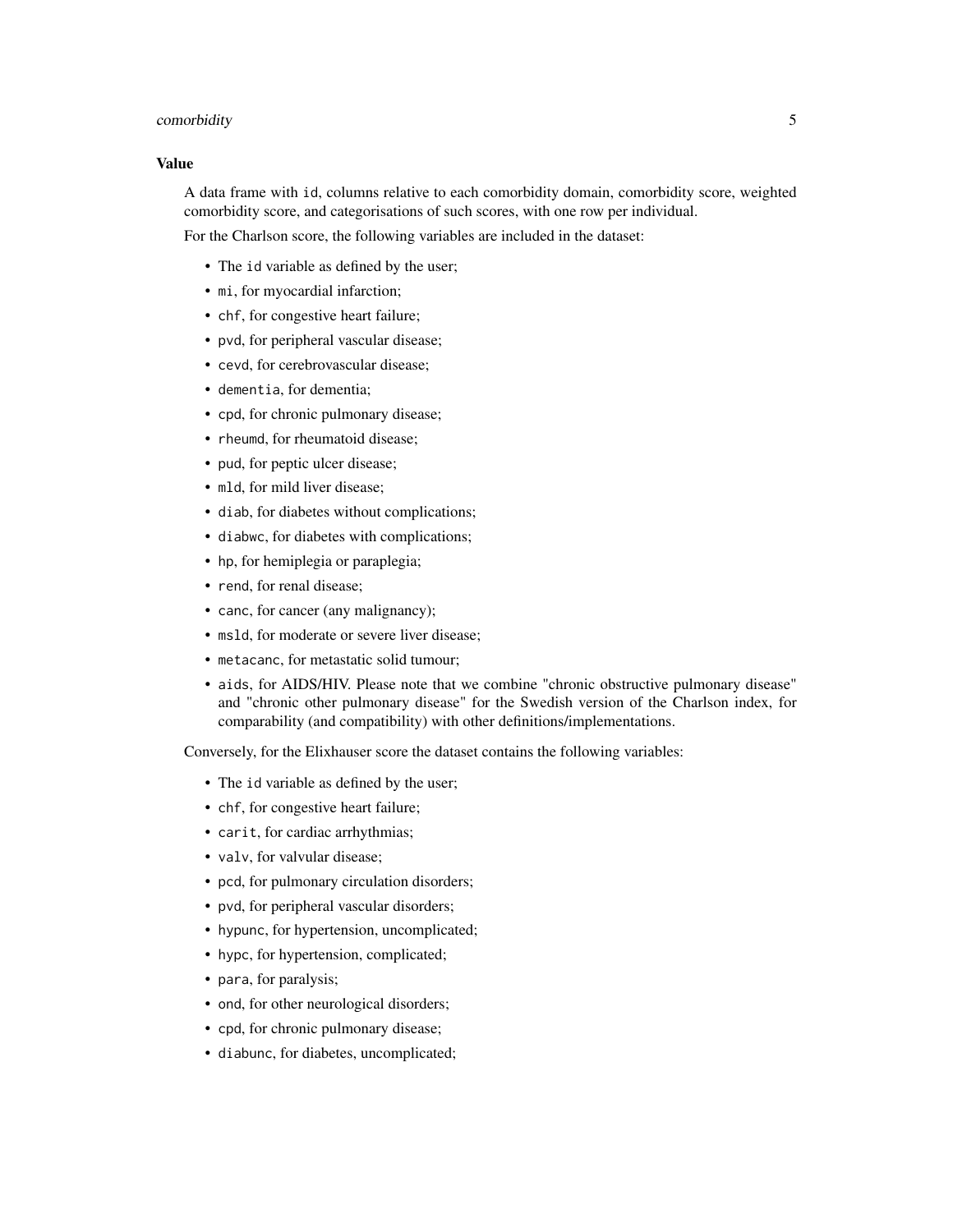#### <span id="page-5-0"></span>6 comorbidity

- diabc, for diabetes, complicated;
- hypothy, for hypothyroidism;
- rf, for renal failure;
- 1d, for liver disease;
- pud, for peptic ulcer disease, excluding bleeding;
- aids, for AIDS/HIV;
- lymph, for lymphoma;
- metacanc, for metastatic cancer;
- solidtum, for solid tumour, without metastasis;
- rheumd, for rheumatoid arthritis/collaged vascular disease;
- coag, for coagulopathy;
- obes, for obesity;
- wloss, for weight loss;
- fed, for fluid and electrolyte disorders;
- blane, for blood loss anaemia;
- dane, for deficiency anaemia;
- alcohol, for alcohol abuse;
- drug, for drug abuse;
- psycho, for psychoses;
- depre, for depression;

Labels are presented to the user when using the RStudio viewer (e.g. via the utils:: $View()$ ) function) for convenience.

#### References

Quan H, Sundararajan V, Halfon P, Fong A, Burnand B, Luthi JC, et al. *Coding algorithms for defining comorbidities in ICD-9-CM and ICD-10 administrative data*. Medical Care 2005; 43(11):1130- 1139.

Charlson ME, Pompei P, Ales KL, et al. *A new method of classifying prognostic comorbidity in longitudinal studies: development and validation*. Journal of Chronic Diseases 1987; 40:373-383.

Ludvigsson JF, Appelros P, Askling J et al. *Adaptation of the Charlson Comorbidity Index for register-based research in Sweden*. Clinical Epidemiology 2021; 13:21-41.

Sundararajan V, Henderson T, Perry C, Muggivan A, Quan H, Ghali WA. *New ICD-10 version of the Charlson comorbidity index predicted in-hospital mortality*. Journal of Clinical Epidemiology 2004; 57(12):1288-1294.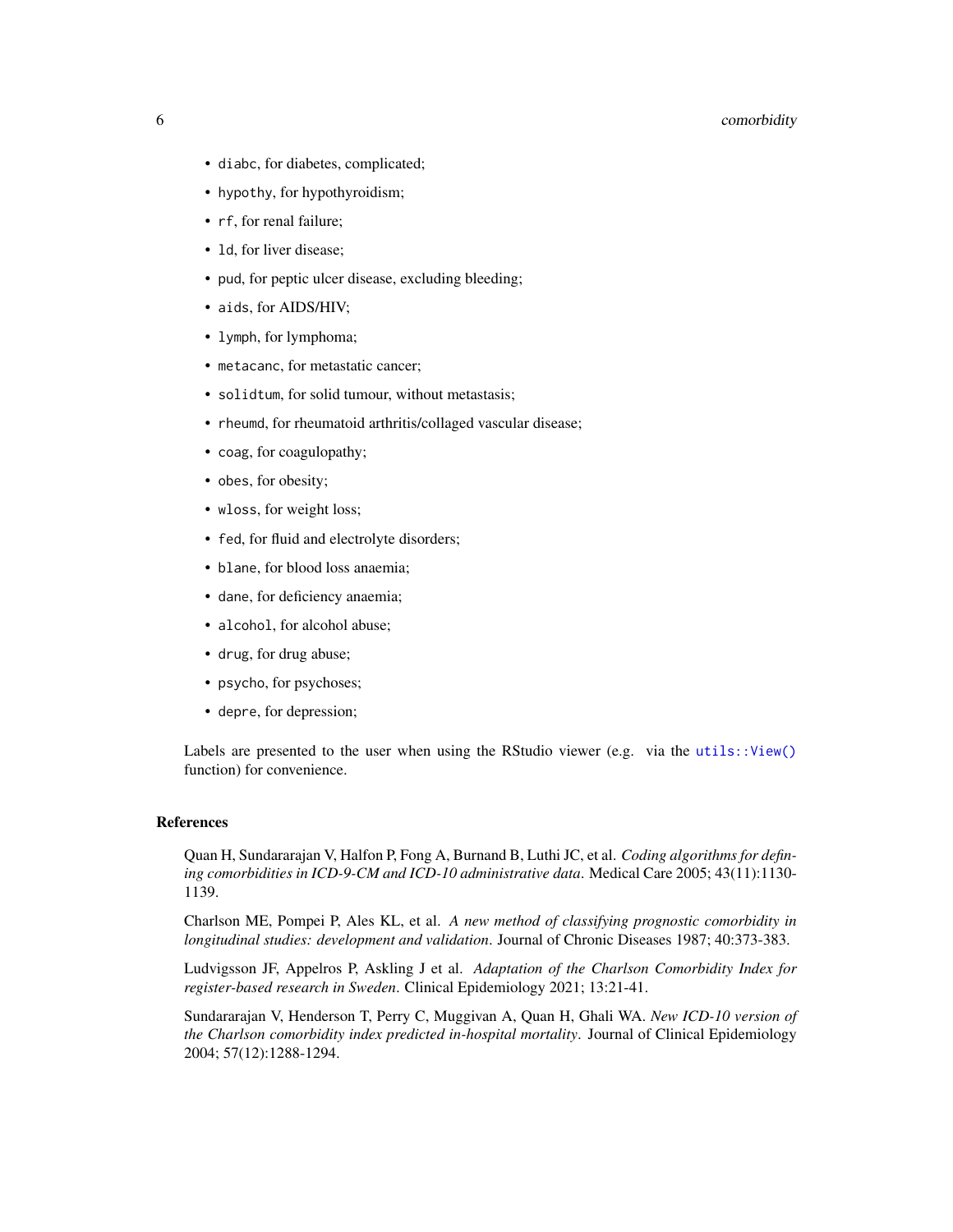#### <span id="page-6-0"></span>icd10cm\_2017 7

#### Examples

```
set.seed(1)
x < - data.frame(
  id = sample(1:15, size = 200, replace = TRUE),code = sample_diag(200),
  stringsAsFactors = FALSE
\mathcal{L}# Charlson score based on ICD-10 diagnostic codes:
comorbidity(x = x, id = "id", code = "code", map = "charlson_icd10_quan", assign0 = FALSE)
# Elixhauser score based on ICD-10 diagnostic codes:
comorbidity(x = x, id = "id", code = "code", map = "elixhauser_icd10_quan", assign0 = FALSE)
```
icd10cm\_2017 *ICD-10-CM Diagnostic Codes, 2017 Version*

#### Description

A dataset containing the 2017 version of the ICD10-CM coding system.

#### Usage

icd10cm\_2017

#### Format

A data frame with 71,486 rows and 2 variables:

Code ICD-10-CM diagnostic code Description Description of each code

#### Note

The R code used to download and process the dataset from the CDC website is available [here.](https://raw.githubusercontent.com/ellessenne/comorbidity/master/data-raw/make-data.R)

| icd10cm_2018 | ICD-10-CM Diagnostic Codes, 2018 Version |  |
|--------------|------------------------------------------|--|
|--------------|------------------------------------------|--|

#### Description

A dataset containing the 2018 version of the ICD10-CM coding system.

#### Usage

icd10cm\_2018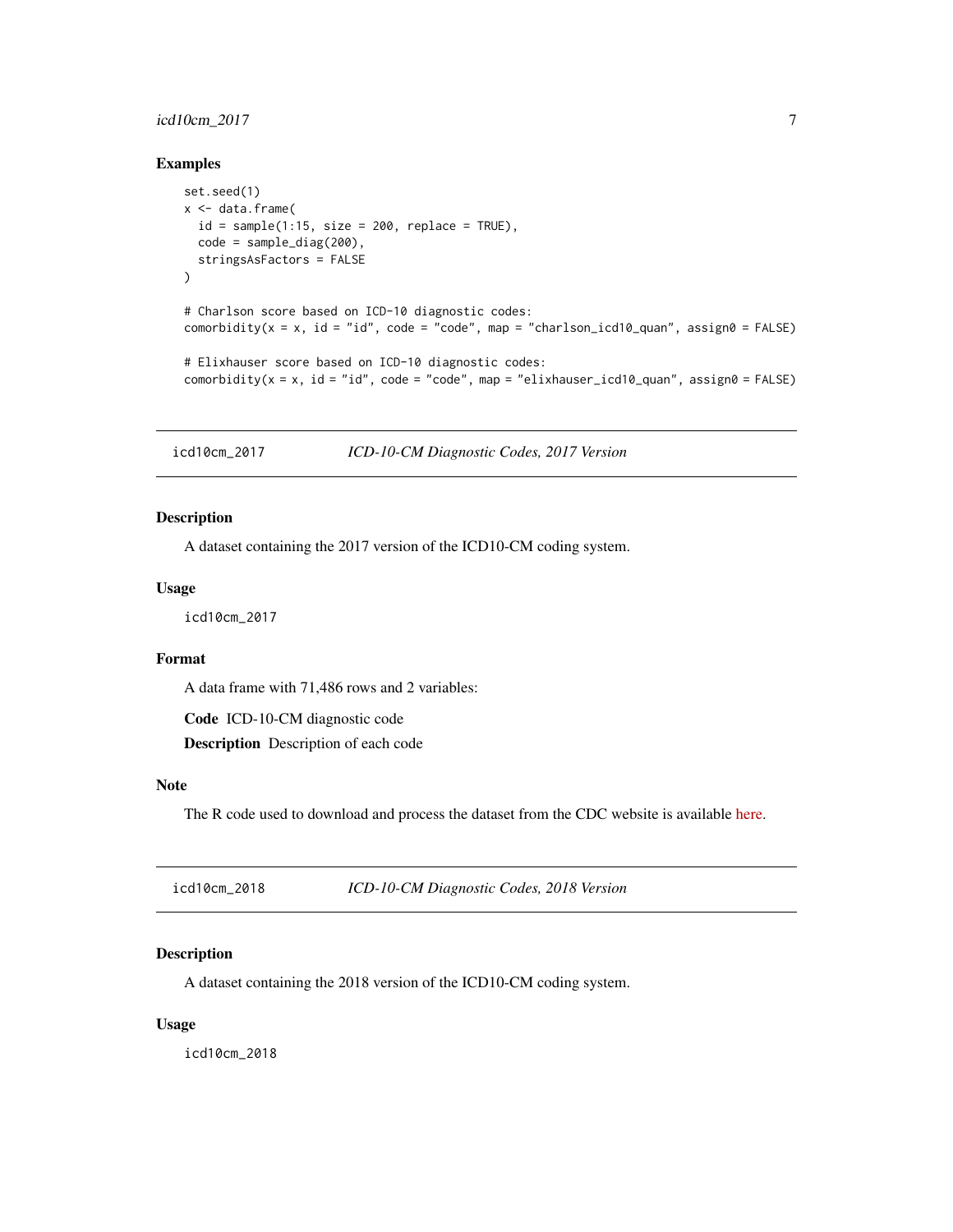#### <span id="page-7-0"></span>Format

A data frame with 71,704 rows and 2 variables:

Code ICD-10-CM diagnostic code

Description Description of each code

#### Note

The R code used to download and process the dataset from the CDC website is available [here.](https://raw.githubusercontent.com/ellessenne/comorbidity/master/data-raw/make-data.R)

icd10cm\_2022 *ICD-10-CM Diagnostic Codes, 2022 Version*

#### Description

A dataset containing the 2022 version of the ICD10-CM coding system.

#### Usage

icd10cm\_2022

#### Format

A data frame with 72,750 rows and 2 variables:

Code ICD-10-CM diagnostic code

Description Description of each code

#### Note

The R code used to download and process the dataset from the CDC website is available [here.](https://raw.githubusercontent.com/ellessenne/comorbidity/master/data-raw/make-data.R)

<span id="page-7-1"></span>icd10\_2009 *ICD-10 Diagnostic Codes, 2009 Version*

#### Description

A dataset containing the 2009 version of the ICD-10 codes.

#### Usage

icd10\_2009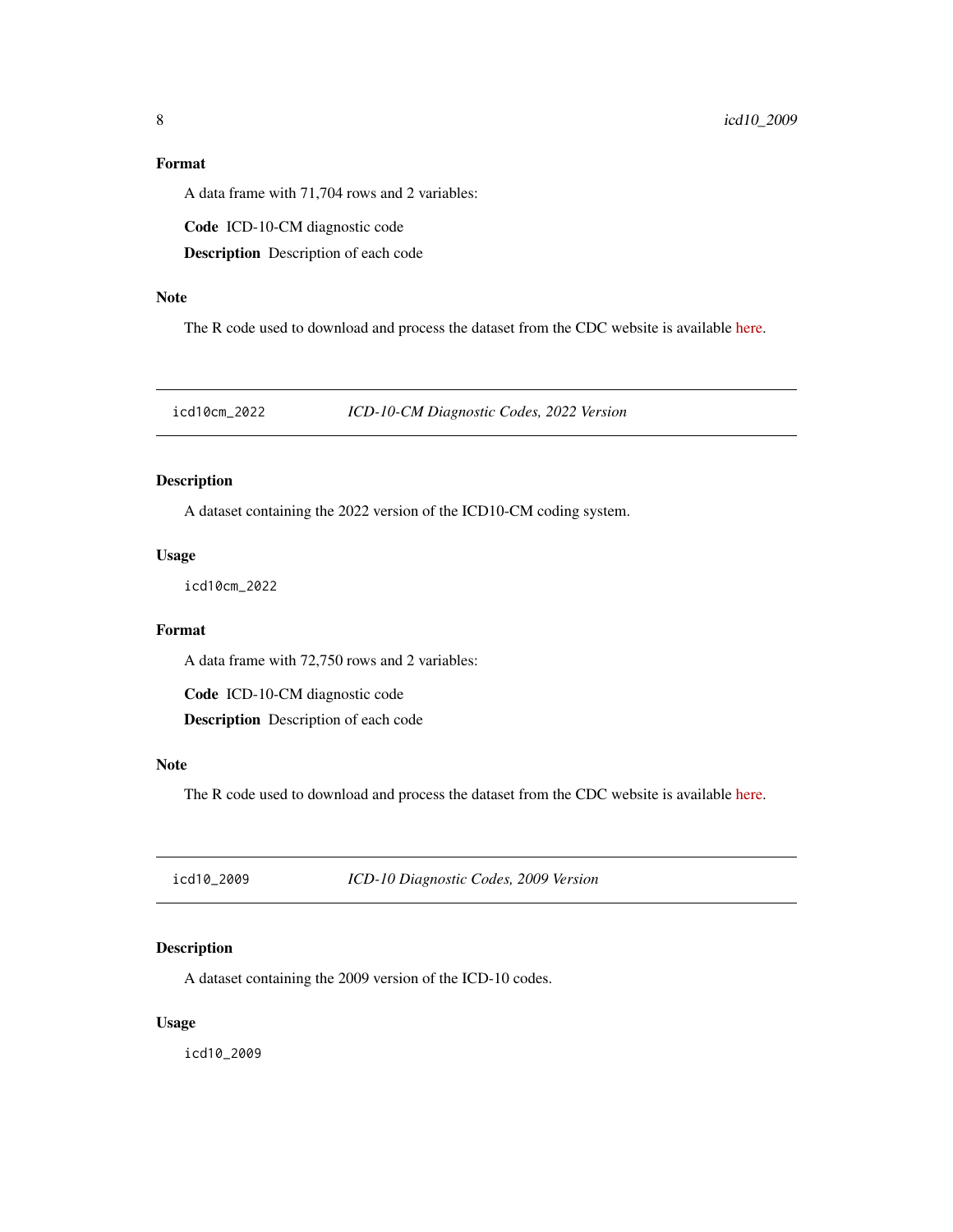#### <span id="page-8-0"></span>icd10\_2011 9

#### Format

A data frame with 10,817 rows and 4 variables:

Code ICD-10 diagnostic code

Code.clean ICD-10 diagnostic code, removing all punctuation

ICD.title Code description, in plain English.

Status Additional information, if available.

#### Note

The R code used to download and process the dataset from the CDC website is available [here.](https://raw.githubusercontent.com/ellessenne/comorbidity/master/data-raw/make-data.R)

#### Source

CDC Website: https://goo.gl/6e2mvb

<span id="page-8-1"></span>icd10\_2011 *ICD-10 Diagnostic Codes, 2011 Version*

#### Description

A dataset containing the 2011 version of the ICD-10 codes.

#### Usage

icd10\_2011

#### Format

A data frame with 10,856 rows and 4 variables:

Code ICD-10 diagnostic code

Code.clean ICD-10 diagnostic code, removing all punctuation

ICD.title Code description, in plain English.

Status Additional information, if available.

#### Note

The R code used to download and process the dataset from the CDC website is available [here.](https://raw.githubusercontent.com/ellessenne/comorbidity/master/data-raw/make-data.R)

#### Source

CDC Website: https://goo.gl/rcTJJ2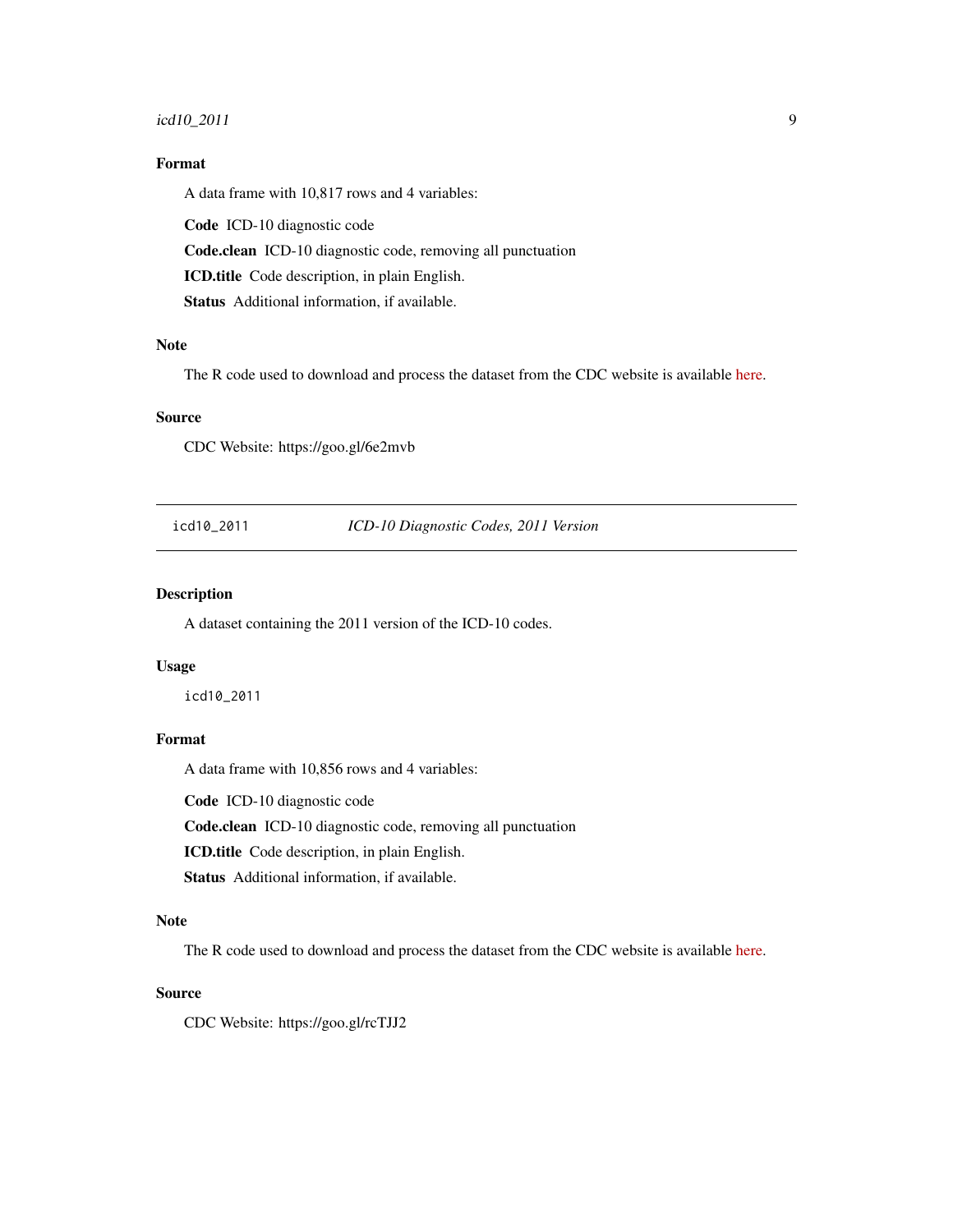<span id="page-9-1"></span><span id="page-9-0"></span>

#### Description

A dataset containing the version of the ICD-9 codes effective October 1, 2014.

#### Usage

icd9\_2015

#### Format

A data frame with 14,567 rows and 3 variables:

Code ICD-9 diagnostic code

Long\_description Long description of each code

Short\_description Short description of each code

#### Note

The R code used to download and process the dataset from the CMS.gov website is available [here.](https://raw.githubusercontent.com/ellessenne/comorbidity/master/data-raw/make-data.R)

#### Source

CMS.gov Website: https://www.cms.gov/Medicare/Coding/ICD9ProviderDiagnosticCodes/codes.html

nhds2010 *Adult same-day discharges, 2010*

#### Description

A dataset containing adult same-day discharges from 2010, obtained from Stata 17.

#### Usage

nhds2010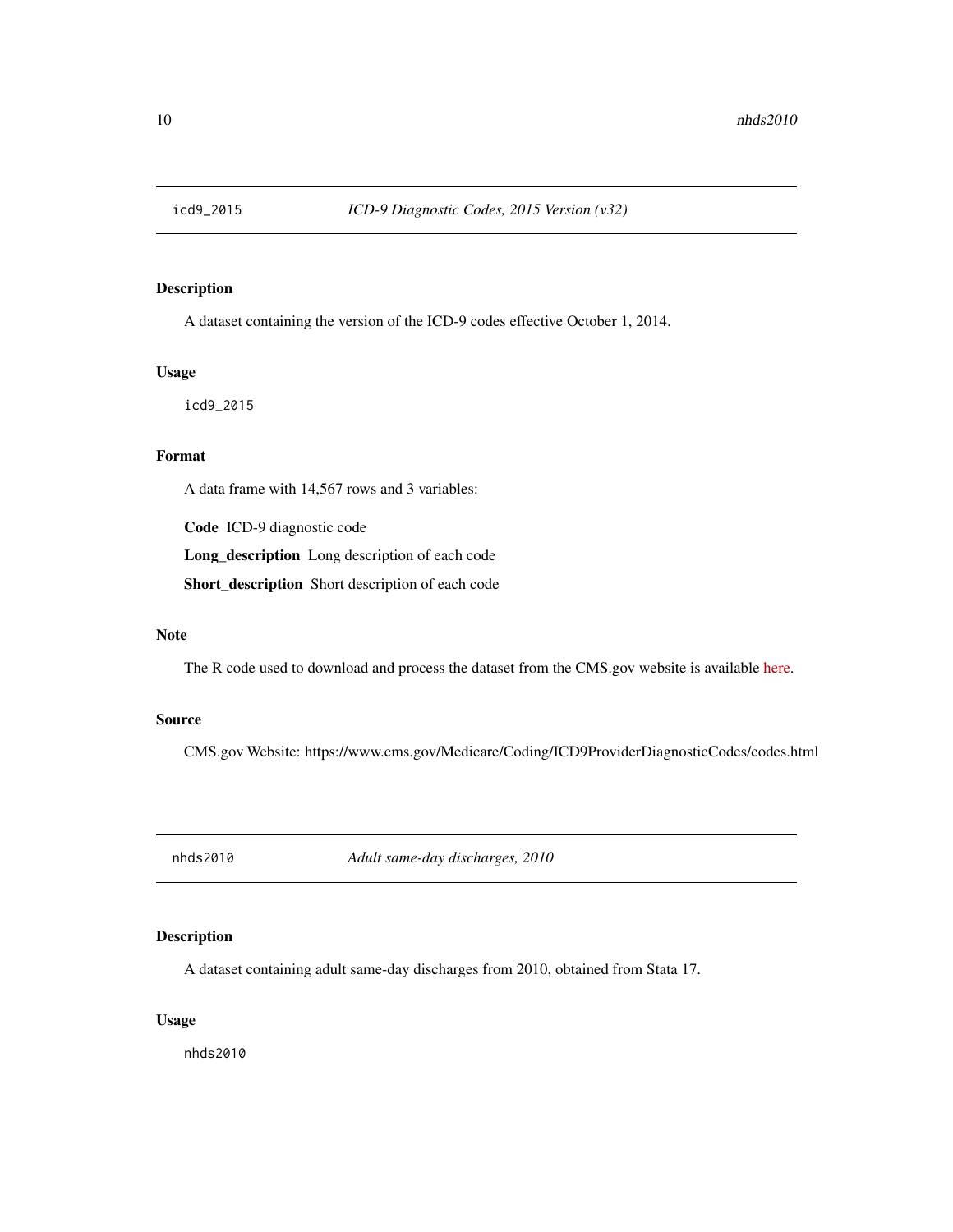<span id="page-10-0"></span>sample\_diag 11

#### Format

A data frame with 2,210 rows and 15 variables:

ageu Units for age age Age sex Sex race Race month Discharge month status Discharge status region Region atype Type of admission dx1 Diagnosis 1, ICD9-CM dx2 Diagnosis 2, ICD9-CM dx3 Diagnosis 3, ICD9-CM, imported incorrectly dx3corr Diagnosis 3, ICD9-CM, corrected pr1 Procedure 1 wgt Frequency weight recid Order of record (raw data)

#### Note

The R code used to download and process the dataset from Stata is available [here.](https://raw.githubusercontent.com/ellessenne/comorbidity/master/data-raw/make-data.R)

sample\_diag *Simulate ICD-10 and ICD-9 diagnostic codes*

#### Description

A simple function to simulate ICD-10 and ICD-9 diagnostic codes at random.

#### Usage

```
sample_diag(n = 1, version = "ICD10_2011")
```
#### Arguments

| n       | Number of ICD codes to simulate.                                               |
|---------|--------------------------------------------------------------------------------|
| version | The version of the ICD coding scheme to use. Possible choices are ICD10_2009,  |
|         | ICD10_2011, and ICD9_2015; defaults to ICD10_2011. See icd10 2009, icd10 2011. |
|         | and icd9 2015 for further information on the different schemes.                |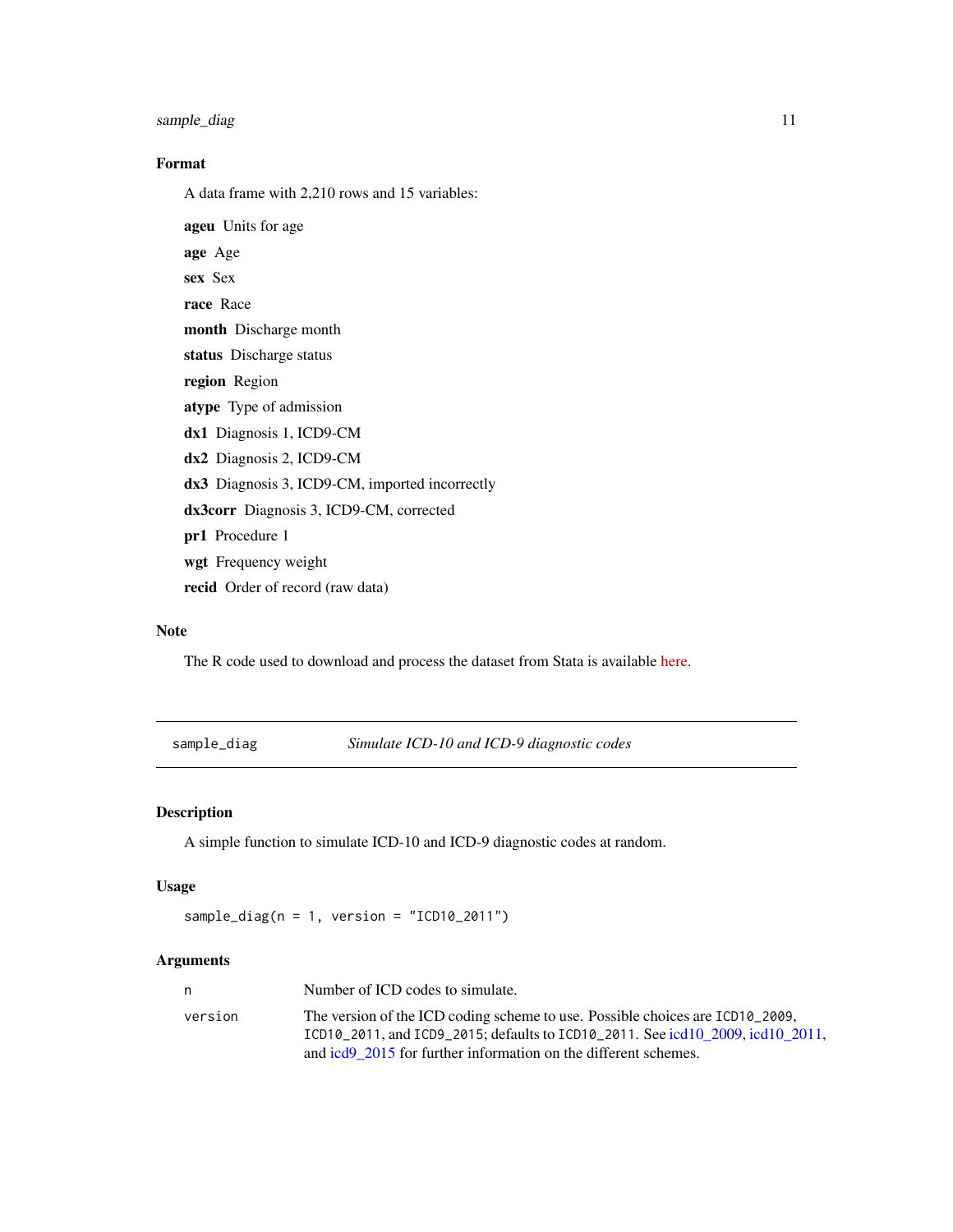#### Value

A vector of n ICD diagnostic codes.

#### Examples

```
# Simulate 10 ICD-10 codes
sample_diag(10)
# Simulate a tidy dataset with 15 individuals and 200 rows
set.seed(1)
x <- data.frame(
  id = sample(1:15, size = 200, replace = TRUE),code = sample\_diag(n = 200),
  stringsAsFactors = FALSE
)
head(x)
```
#### score *Compute (weighted) comorbidity scores*

#### Description

Compute (weighted) comorbidity scores

#### Usage

score(x, weights = NULL, assign0)

#### Arguments

| X       | An object of class comorbidty returned by a call to the comorbidity () func-<br>tion.                                                                                                                                                                                                                                                                         |
|---------|---------------------------------------------------------------------------------------------------------------------------------------------------------------------------------------------------------------------------------------------------------------------------------------------------------------------------------------------------------------|
| weights | The weighting system to be used. This will depend on the mapping algorithm.<br>Possible values for the Charlson index are:                                                                                                                                                                                                                                    |
|         | • charlson, for the original weights by Charlson et al. (1987);<br>• quan, for the revised weights by Quan et al. (2011). Possible values for the<br>Elixhauser score are:<br>• vw, for the weights by van Walraven et al. (2009);<br>• swiss, for the Swiss Elixhauser weights by Sharma et al. (2021).                                                      |
|         | Defaults to NULL, in which case an unweighted score will be used.                                                                                                                                                                                                                                                                                             |
| assign0 | Apply a hierarchy of comorbidities: should a comorbidity be present in a patient<br>with different degrees of severity, then the milder form will be assigned a value<br>of 0 when calculating the score. By doing this, a type of comorbidity is not<br>counted more than once in each patient. The comorbidities that are affected by<br>this argument are: |

<span id="page-11-0"></span>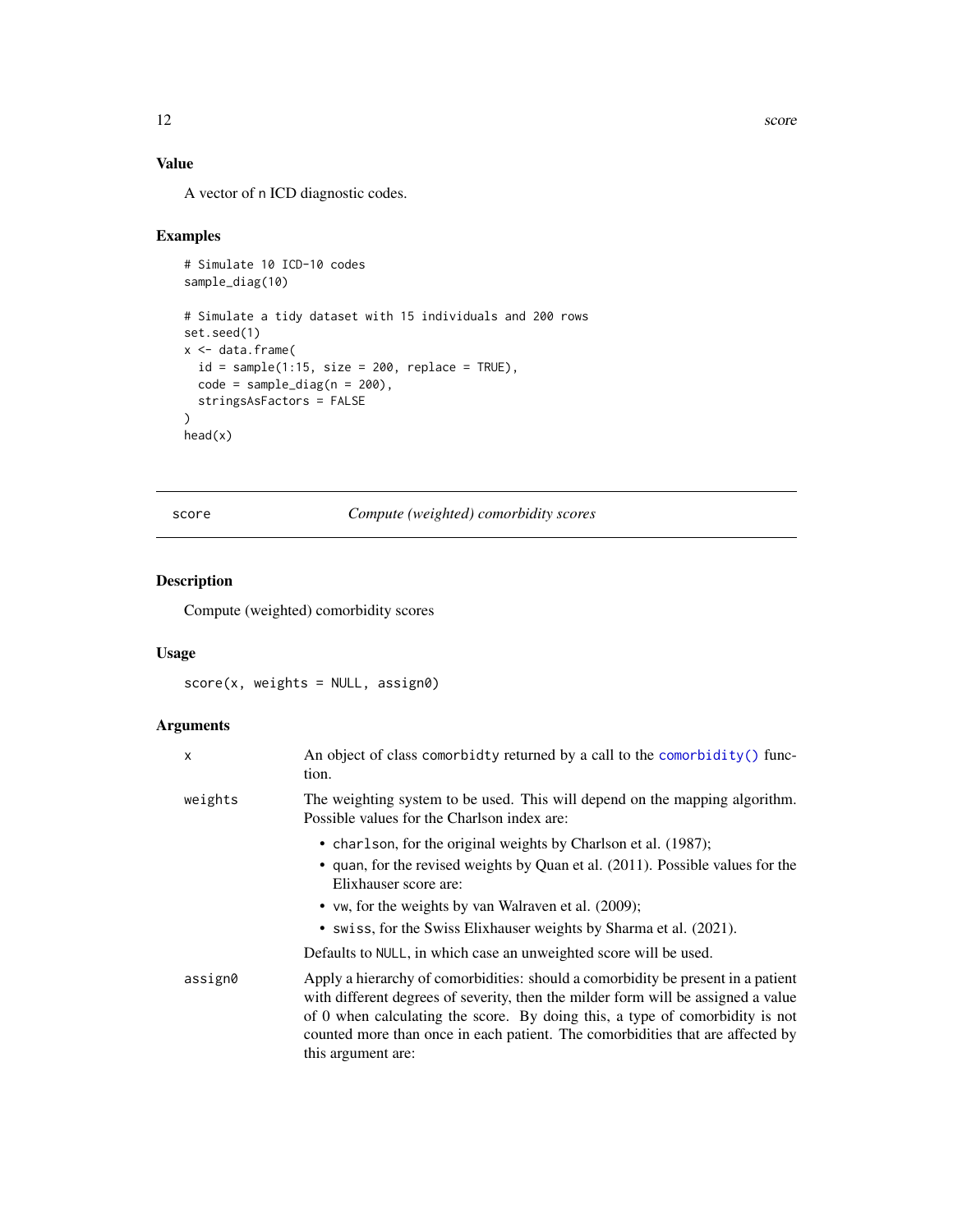- "Mild liver disease" (mld) and "Moderate/severe liver disease" (msld) for the Charlson score;
- "Diabetes" (diab) and "Diabetes with complications" (diabwc) for the Charlson score;
- "Cancer" (canc) and "Metastatic solid tumour" (metacanc) for the Charlson score;
- "Hypertension, uncomplicated" (hypunc) and "Hypertension, complicated" (hypc) for the Elixhauser score;
- "Diabetes, uncomplicated" (diabunc) and "Diabetes, complicated" (diabc) for the Elixhauser score;
- "Solid tumour" (solidtum) and "Metastatic cancer" (metacanc) for the Elixhauser score.

#### Value

A numeric vector with the (weighted) comorbidity score for each subject from the input dataset.

#### References

Charlson ME, Pompei P, Ales KL, et al. *A new method of classifying prognostic comorbidity in longitudinal studies: development and validation*. Journal of Chronic Diseases 1987; 40:373-383.

Quan H, Li B, Couris CM, et al. *Updating and validating the Charlson Comorbidity Index and Score for risk adjustment in hospital discharge abstracts using data from 6 countries*. American Journal of Epidemiology 2011; 173(6):676-682.

van Walraven C, Austin PC, Jennings A, Quan H and Forster AJ. *A modification of the Elixhauser comorbidity measures into a point system for hospital death using administrative data*. Medical Care 2009; 47(6):626-633.

Sharma N, Schwendimann R, Endrich O, et al. *Comparing Charlson and Elixhauser comorbidity indices with different weightings to predict in-hospital mortality: an analysis of national inpatient data*. BMC Health Services Research 2021; 21(13).

#### Examples

```
set.seed(1)
x < - data.frame(
 id = sample(1:15, size = 200, replace = TRUE),code = sample\_diag(200),
 stringsAsFactors = FALSE
)
# Charlson score based on ICD-10 diagnostic codes:
x1 \le comorbidity(x = x, id = "id", code = "code", map = "charlson_icd10_quan", assign0 = FALSE)
score(x = x1, weights = "charlson", assign0 = FALSE)# Elixhauser score based on ICD-10 diagnostic codes:
x2 < - comorbidity(x = x, id = "id", code = "code", map = "elixhauser_icd10_quan", assign0 = FALSE)
score(x = x2, weights = "vw", assign0 = FALSE)
```